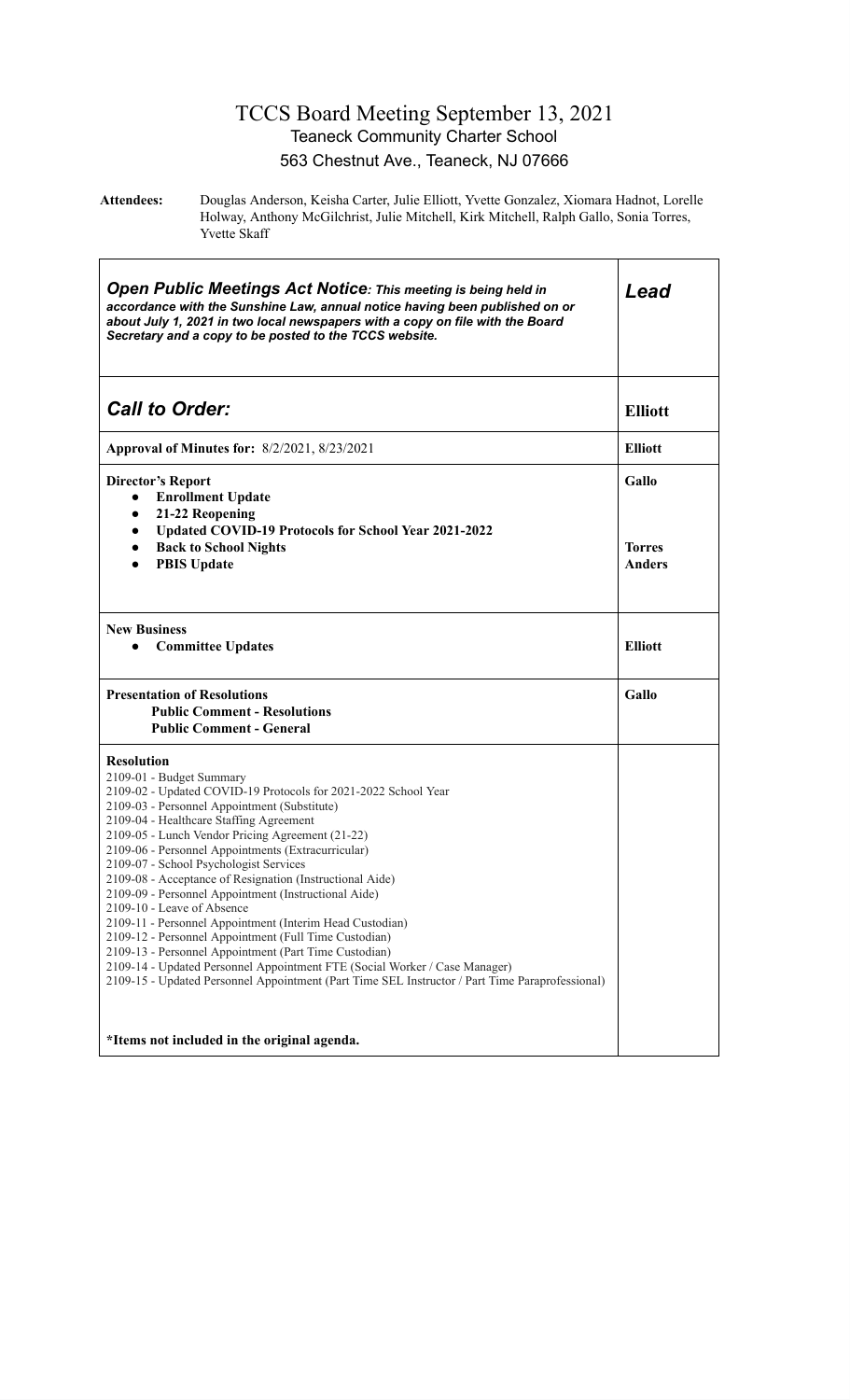# **TCCS Board Meeting September 13, 2021** *Resolution 2109-01 Budget Summary*

**BE IT RESOLVED, that the Budget Summary for August 24, 2021 - September 13, 2021 (total amount \$25,452.41) be approved.**

| Moved by:       |            |          |               |            | <b>Seconded By:</b> |                    |            |                |
|-----------------|------------|----------|---------------|------------|---------------------|--------------------|------------|----------------|
| <b>Vote</b>     |            |          |               |            |                     |                    |            |                |
|                 | <b>Yes</b> | $\bf No$ |               | <b>Yes</b> | N <sub>0</sub>      |                    | <b>Yes</b> | N <sub>0</sub> |
| <b>Anderson</b> |            |          | Gonzalez      |            |                     | <b>McGilchrist</b> |            |                |
| Carter          |            |          | Hadnot        |            |                     | J. Mitchell        |            |                |
| <b>Elliott</b>  |            |          | <b>Holway</b> |            |                     | K. Mitchell        |            |                |

| <b>Resolution Carried:</b> | Yes |  |
|----------------------------|-----|--|
|----------------------------|-----|--|

**Date:\_\_\_\_\_\_\_\_\_\_\_\_\_\_\_\_\_\_\_\_\_\_\_\_\_\_\_\_\_\_\_\_\_\_\_\_\_\_**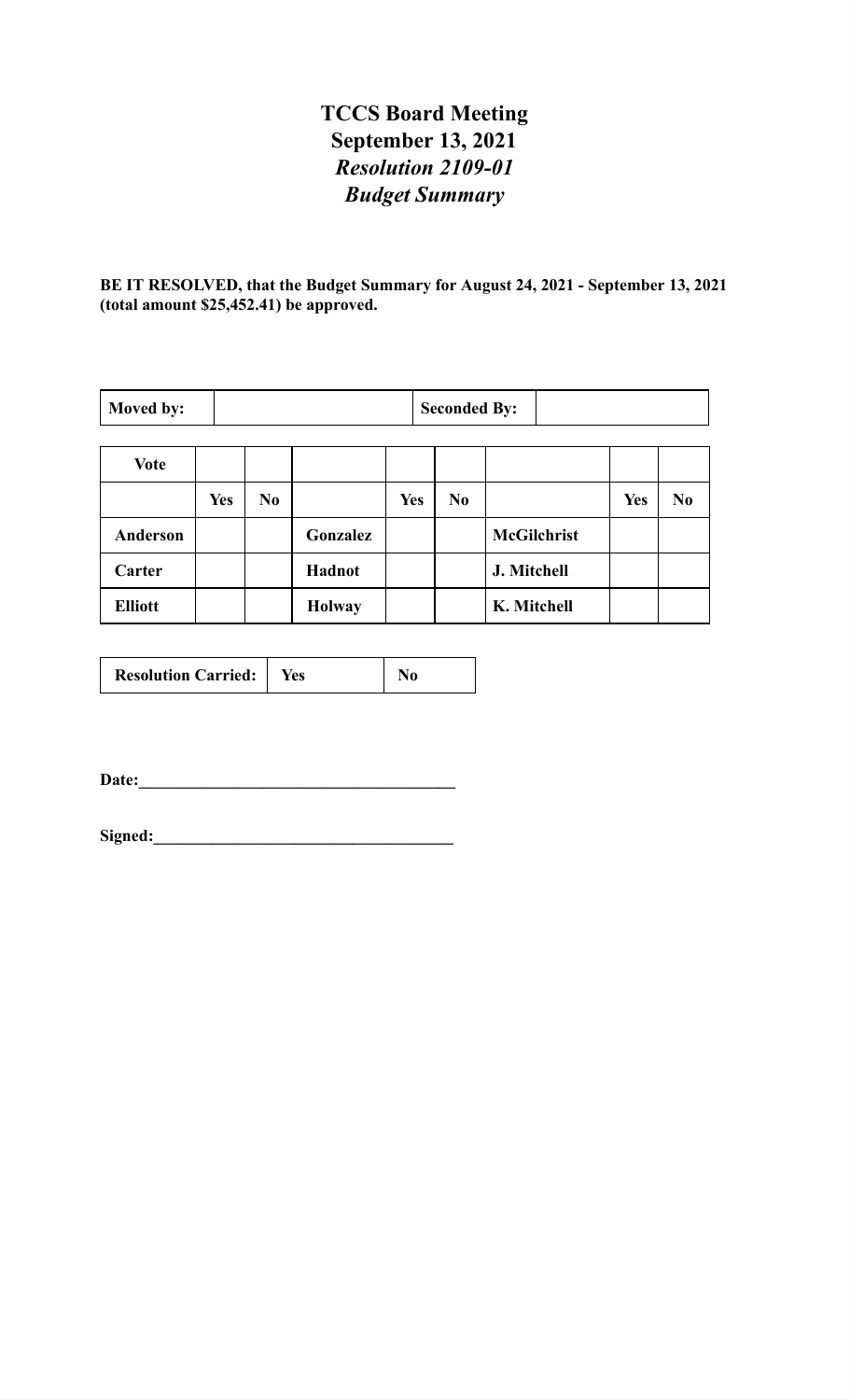# **TCCS Board Meeting September 13, 2021** *Resolution 2109-02 Updated COVID-19 Protocols for School Year 2021-2022*

**BE IT RESOLVED, that the Board of Trustees approve the attached updated COVID-19 Protocols for School Year 2021-2022.**

| Moved by: | <b>Seconded By:</b> |  |
|-----------|---------------------|--|
|-----------|---------------------|--|

| Vote           |            |                |               |            |                |                    |            |                |
|----------------|------------|----------------|---------------|------------|----------------|--------------------|------------|----------------|
|                | <b>Yes</b> | N <sub>0</sub> |               | <b>Yes</b> | N <sub>0</sub> |                    | <b>Yes</b> | N <sub>0</sub> |
| Anderson       |            |                | Gonzalez      |            |                | <b>McGilchrist</b> |            |                |
| Carter         |            |                | Hadnot        |            |                | J. Mitchell        |            |                |
| <b>Elliott</b> |            |                | <b>Holway</b> |            |                | K. Mitchell        |            |                |

| <b>Resolution Carried:</b> | Yes |  |
|----------------------------|-----|--|
|                            |     |  |

**Date:\_\_\_\_\_\_\_\_\_\_\_\_\_\_\_\_\_\_\_\_\_\_\_\_\_\_\_\_\_\_\_\_\_\_\_\_\_\_**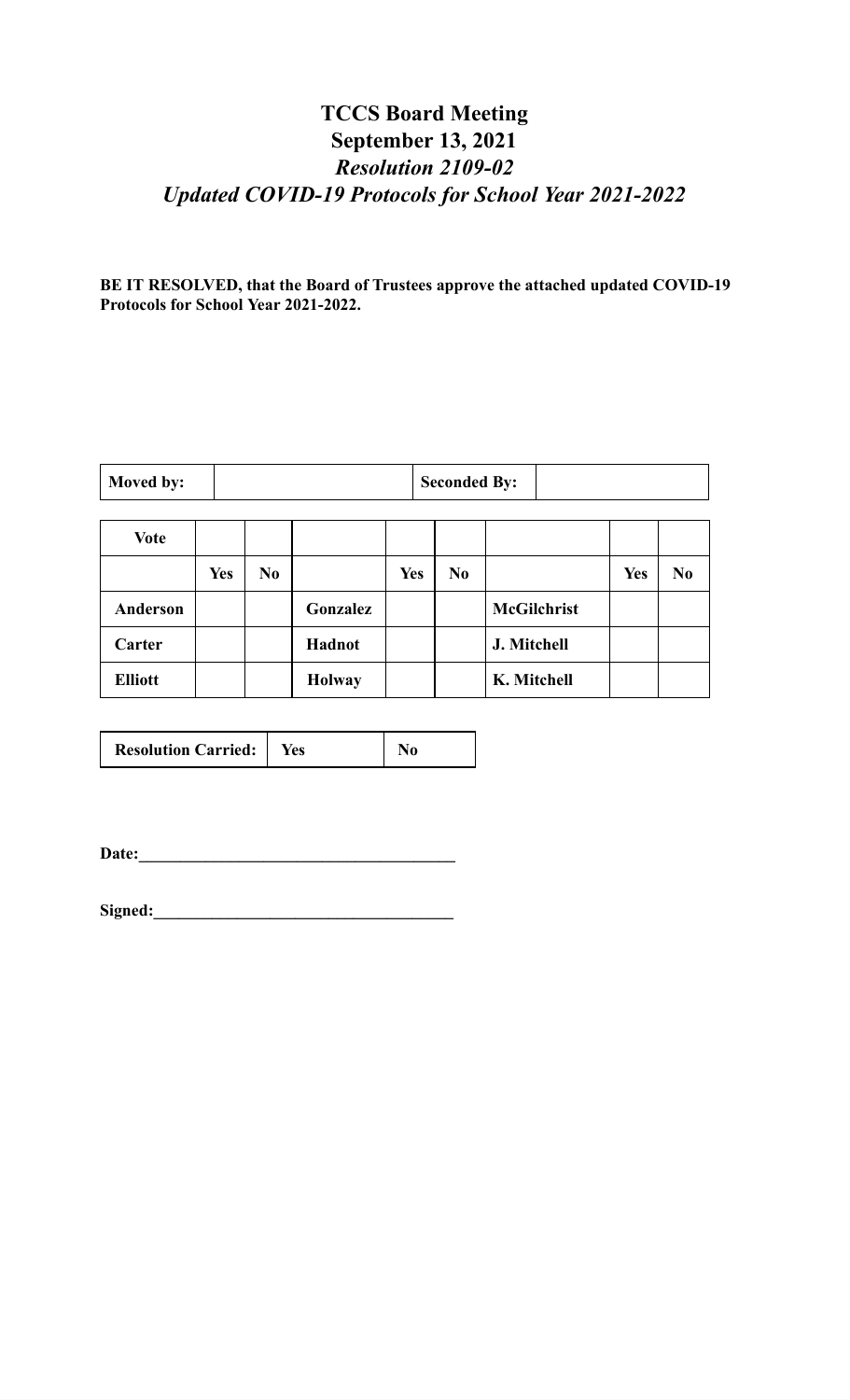# **TCCS Board Meeting September 13, 2021** *Resolution 2109-03 Personnel Appointment (Substitute)*

**BE IT RESOLVED, that Board of Trustees approve the following substitute for the 2021-2022 school year:**

#### **Substitute Nurse (Rate: \$175/day)**

Jacqueline Martinez

| <b>Moved by:</b> | <b>Seconded By:</b> |  |
|------------------|---------------------|--|
|                  |                     |  |

| <b>Vote</b>     |            |                |               |            |                |                    |            |                |
|-----------------|------------|----------------|---------------|------------|----------------|--------------------|------------|----------------|
|                 | <b>Yes</b> | N <sub>0</sub> |               | <b>Yes</b> | N <sub>0</sub> |                    | <b>Yes</b> | N <sub>0</sub> |
| <b>Anderson</b> |            |                | Gonzalez      |            |                | <b>McGilchrist</b> |            |                |
| Carter          |            |                | Hadnot        |            |                | J. Mitchell        |            |                |
| <b>Elliott</b>  |            |                | <b>Holway</b> |            |                | K. Mitchell        |            |                |

| <b>Resolution Carried:</b>   Yes |  | N <sub>0</sub> |
|----------------------------------|--|----------------|
|----------------------------------|--|----------------|

Date:

| Signed: |  |  |
|---------|--|--|
|         |  |  |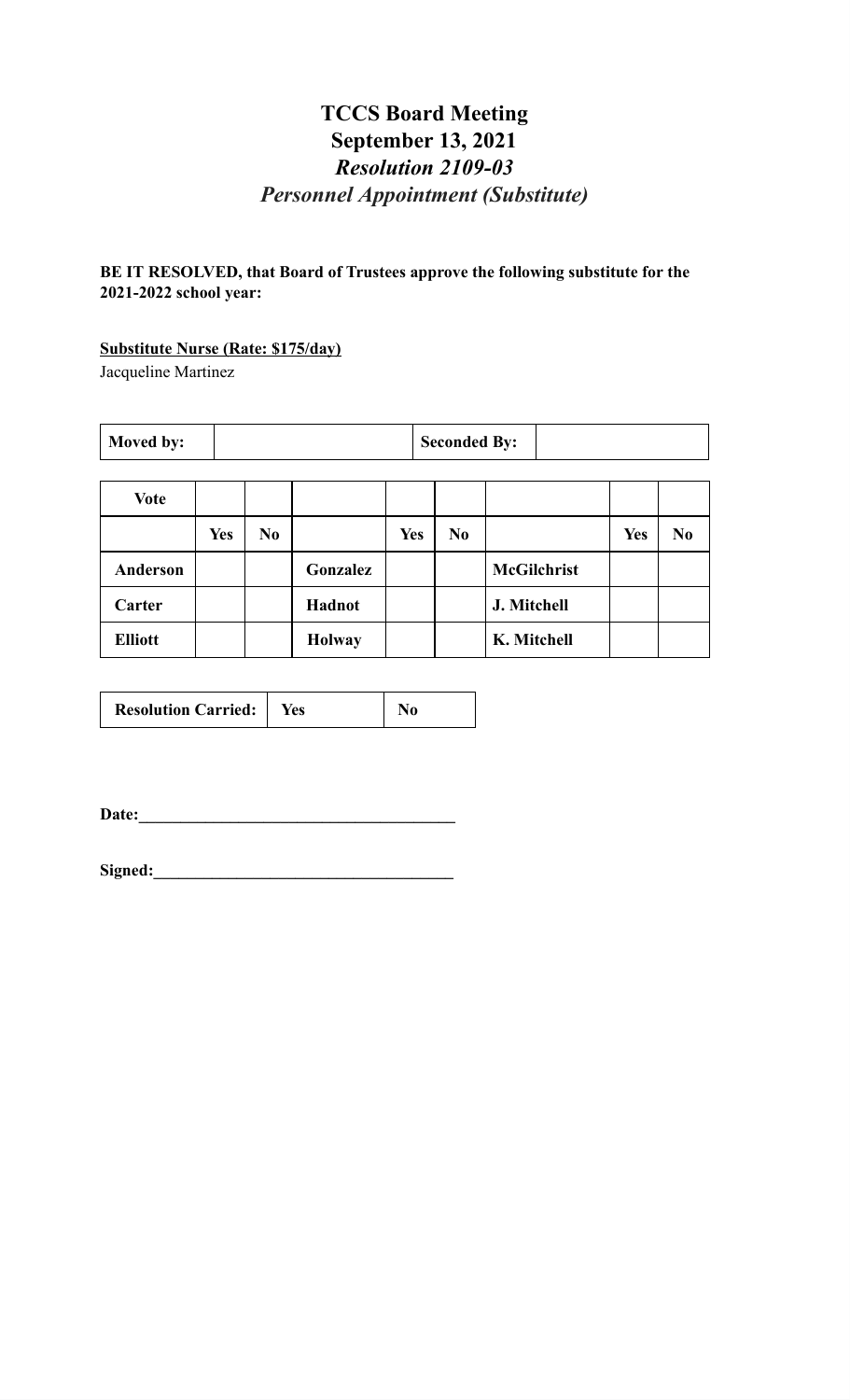#### **TCCS Board Meeting September 13, 2021** *Resolution 2109-04 Healthcare Staf ing Agreement*

**BE IT RESOLVED, that Board of Trustees approve the attached agreement with Horizon Healthcare Staffing to provide substitute services, as needed for the 2021-2022 school year.**

| Moved by:      |            |                |               |            | <b>Seconded By:</b> |                    |            |                |
|----------------|------------|----------------|---------------|------------|---------------------|--------------------|------------|----------------|
| <b>Vote</b>    |            |                |               |            |                     |                    |            |                |
|                | <b>Yes</b> | N <sub>0</sub> |               | <b>Yes</b> | N <sub>0</sub>      |                    | <b>Yes</b> | N <sub>0</sub> |
| Anderson       |            |                | Gonzalez      |            |                     | <b>McGilchrist</b> |            |                |
| Carter         |            |                | Hadnot        |            |                     | J. Mitchell        |            |                |
| <b>Elliott</b> |            |                | <b>Holway</b> |            |                     | K. Mitchell        |            |                |

|--|

**Date:\_\_\_\_\_\_\_\_\_\_\_\_\_\_\_\_\_\_\_\_\_\_\_\_\_\_\_\_\_\_\_\_\_\_\_\_\_\_**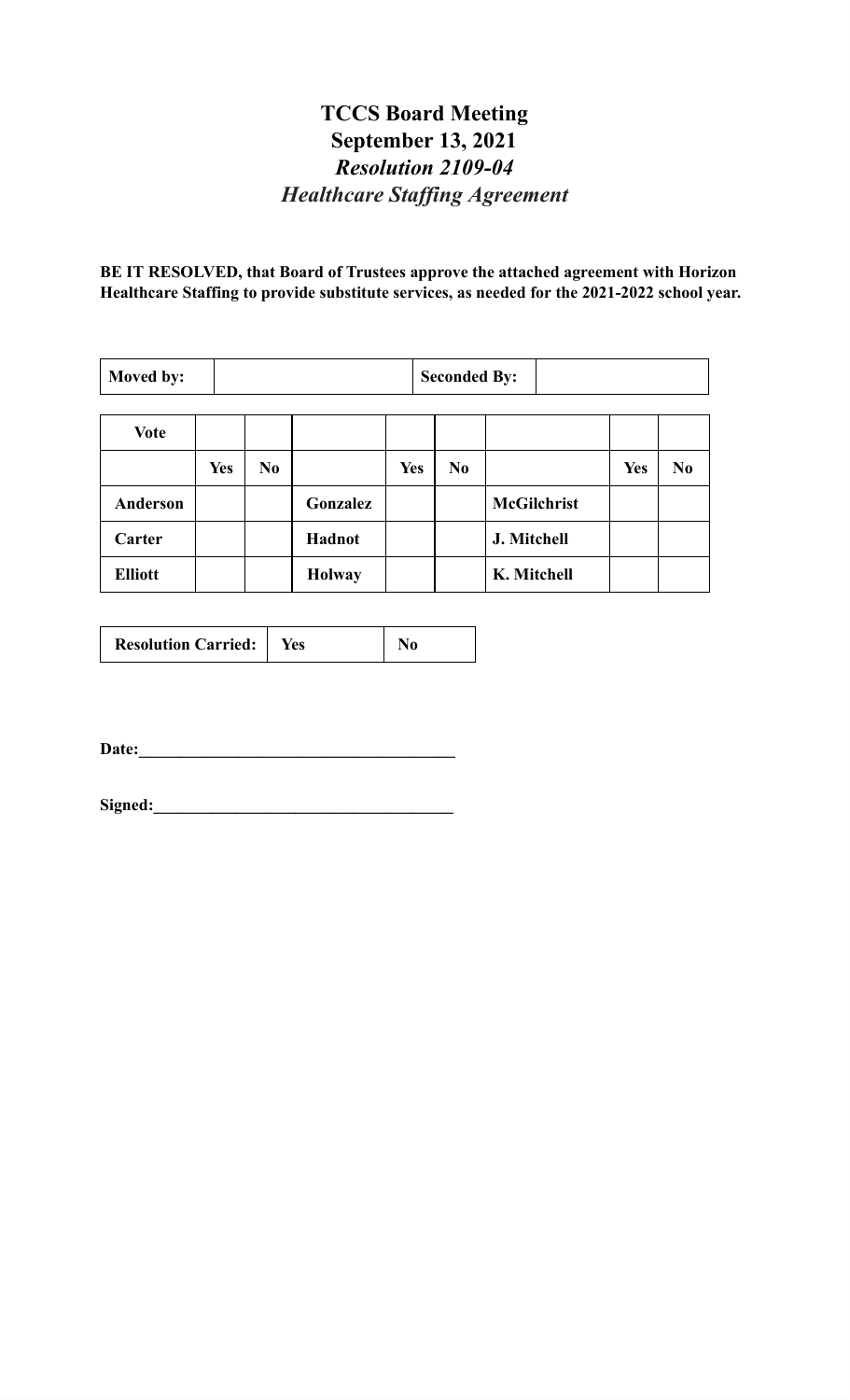# **TCCS Board Meeting September 13, 2021** *Resolution 2109-05 Lunch Vendor Pricing Agreement*

**BE IT RESOLVED, that the TCCS Board of Trustees approve the attached pricing agreement with Revolution Foods for the 2021-2022 school year.**

| Moved by:      |            | <b>Seconded By:</b> |               |            |                |                    |     |                |
|----------------|------------|---------------------|---------------|------------|----------------|--------------------|-----|----------------|
| <b>Vote</b>    |            |                     |               |            |                |                    |     |                |
|                | <b>Yes</b> | N <sub>0</sub>      |               | <b>Yes</b> | N <sub>0</sub> |                    | Yes | N <sub>0</sub> |
| Anderson       |            |                     | Gonzalez      |            |                | <b>McGilchrist</b> |     |                |
| Carter         |            |                     | Hadnot        |            |                | J. Mitchell        |     |                |
| <b>Elliott</b> |            |                     | <b>Holway</b> |            |                | K. Mitchell        |     |                |

|--|

**Date:\_\_\_\_\_\_\_\_\_\_\_\_\_\_\_\_\_\_\_\_\_\_\_\_\_\_\_\_\_\_\_\_\_\_\_\_\_\_**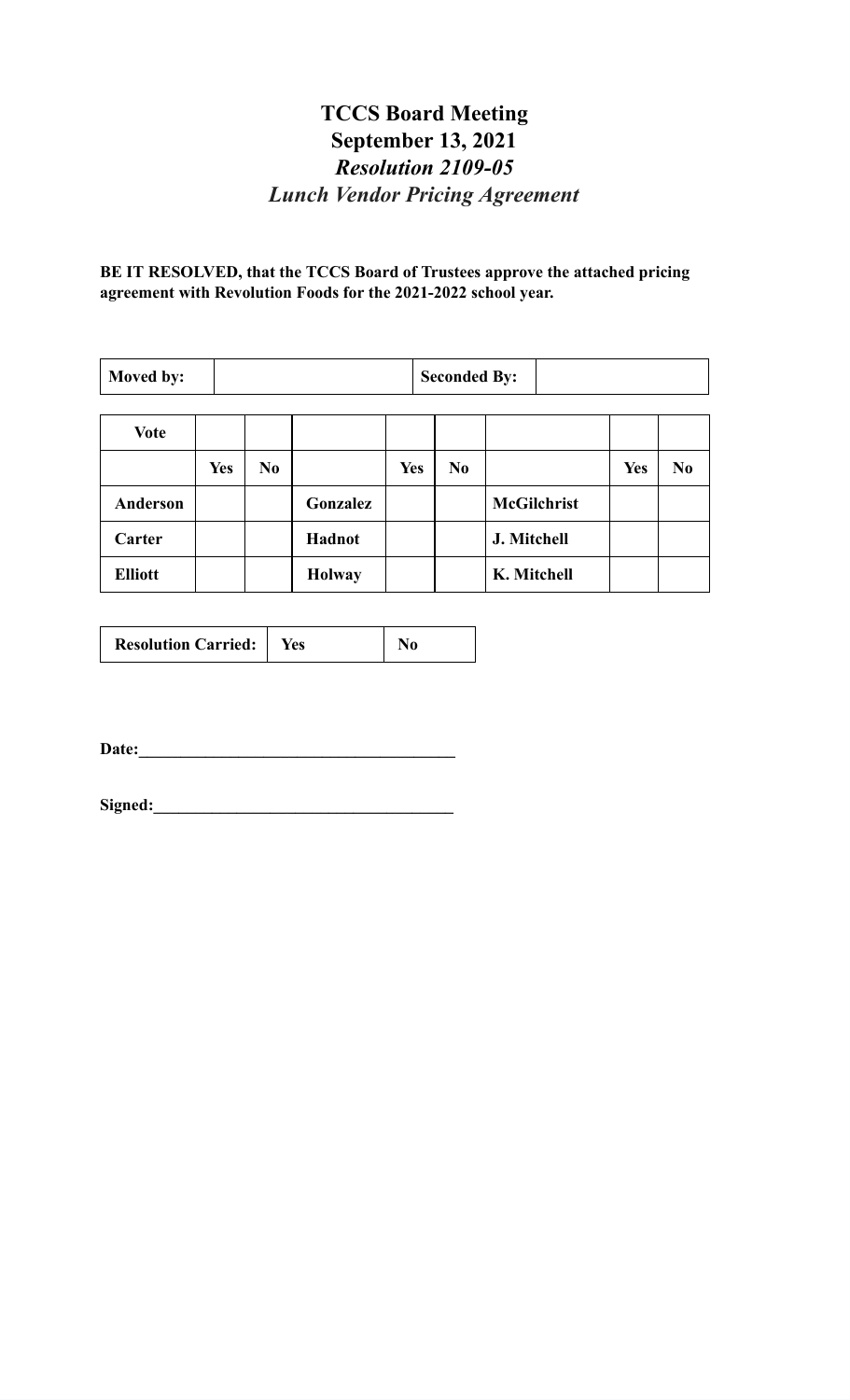# **TCCS Board Meeting September 13, 2021** *Resolution 2109-06 Personnel Appointments (Extracurriculars)*

**BE IT RESOLVED, that the TCCS Board of Trustees approve the following Extracurricular appointments for the 2021-22 school year.**

| Name(s)       | Position                      | Stipend |
|---------------|-------------------------------|---------|
| ∣Geoff Keitel | Gifted & Talented Chairperson | 3000    |
| Nan Kurz      | <b>STEM Coordinator</b>       | 1500    |
| ∣Geoff Keitel | Quiz Bowl Coach               | 3000    |

| Moved by: | <b>Seconded By:</b> |  |
|-----------|---------------------|--|
|           |                     |  |

| <b>Vote</b>    |            |                |               |            |                |                    |            |                |
|----------------|------------|----------------|---------------|------------|----------------|--------------------|------------|----------------|
|                | <b>Yes</b> | N <sub>0</sub> |               | <b>Yes</b> | N <sub>0</sub> |                    | <b>Yes</b> | N <sub>0</sub> |
| Anderson       |            |                | Gonzalez      |            |                | <b>McGilchrist</b> |            |                |
| Carter         |            |                | Hadnot        |            |                | J. Mitchell        |            |                |
| <b>Elliott</b> |            |                | <b>Holway</b> |            |                | K. Mitchell        |            |                |

| <b>Resolution Carried:</b>   Yes |  | N <sub>0</sub> |
|----------------------------------|--|----------------|
|----------------------------------|--|----------------|

**Date:\_\_\_\_\_\_\_\_\_\_\_\_\_\_\_\_\_\_\_\_\_\_\_\_\_\_\_\_\_\_\_\_\_\_\_\_\_\_**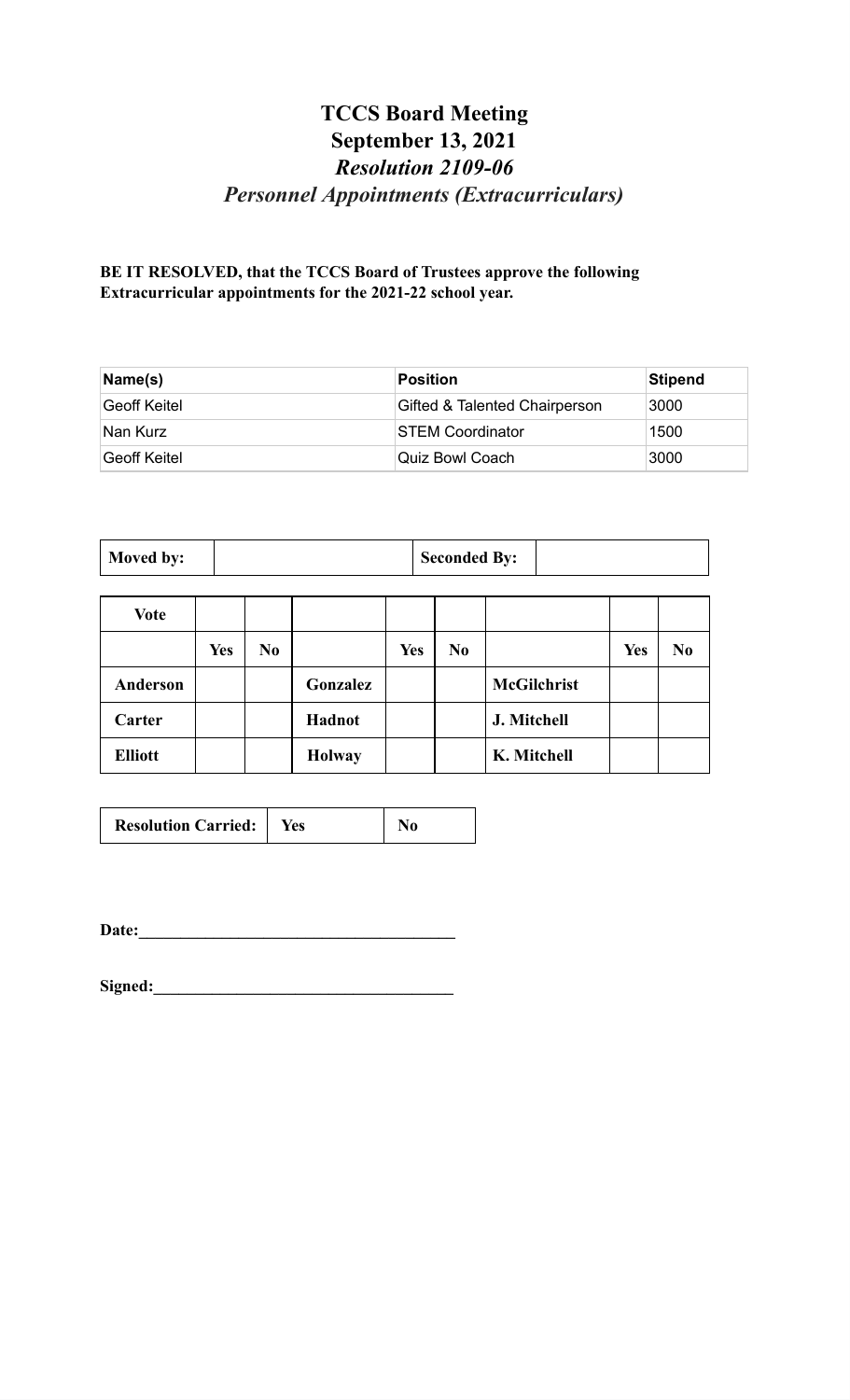#### **TCCS Board Meeting September 13, 2021** *Resolution 2109-07 School Psychologist Services*

**BE IT RESOLVED that the TCCS Board approve the following rates with Audrey Mezei, School Psychologist for the 2021-2022 school year:**

**Psychological Evaluations with report: \$365.00 Meeting with Parent : \$125.00**

| Moved by: | <b>Seconded By:</b> |  |
|-----------|---------------------|--|
|-----------|---------------------|--|

| <b>Vote</b>    |            |                |               |            |     |                    |            |                |
|----------------|------------|----------------|---------------|------------|-----|--------------------|------------|----------------|
|                | <b>Yes</b> | N <sub>0</sub> |               | <b>Yes</b> | No. |                    | <b>Yes</b> | N <sub>0</sub> |
| Anderson       |            |                | Gonzalez      |            |     | <b>McGilchrist</b> |            |                |
| Carter         |            |                | Hadnot        |            |     | J. Mitchell        |            |                |
| <b>Elliott</b> |            |                | <b>Holway</b> |            |     | K. Mitchell        |            |                |

| <b>Resolution Carried:</b> | Yes |  |
|----------------------------|-----|--|
|----------------------------|-----|--|

**Date:\_\_\_\_\_\_\_\_\_\_\_\_\_\_\_\_\_\_\_\_\_\_\_\_\_\_\_\_\_\_\_\_\_\_\_\_\_\_**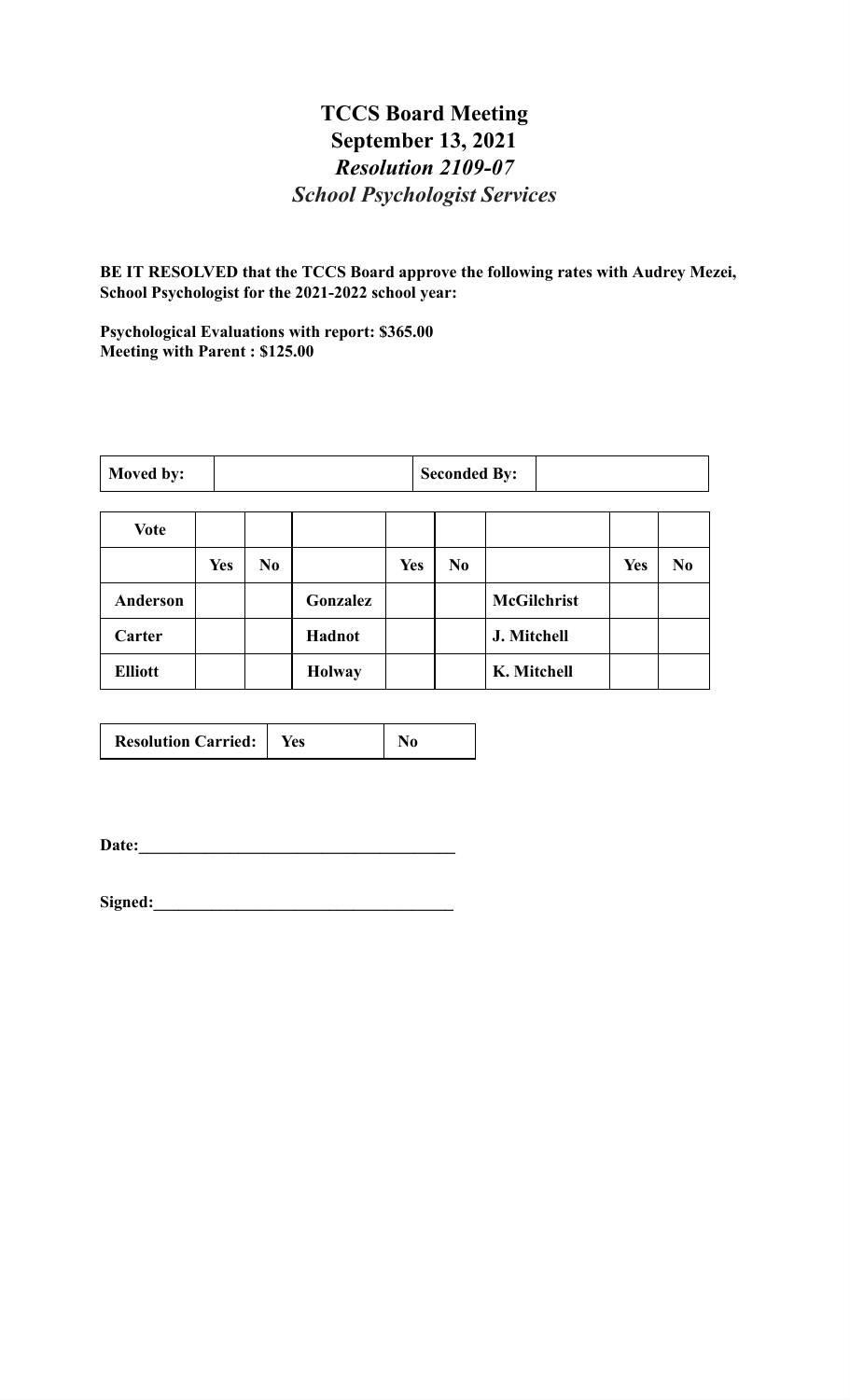# **TCCS Board Meeting September 13, 2021** *Resolution 2109-08 Acceptance of Resignation (Instructional Aide)*

**BE IT RESOLVED, the TCCS Board accept the resignation of Franklin Bautista effective November 8, 2021 (or sooner, at the discretion of the Lead Person).**

| Moved by:       |            | <b>Seconded By:</b> |               |            |    |                    |            |                |
|-----------------|------------|---------------------|---------------|------------|----|--------------------|------------|----------------|
| <b>Vote</b>     |            |                     |               |            |    |                    |            |                |
|                 | <b>Yes</b> | N <sub>0</sub>      |               | <b>Yes</b> | No |                    | <b>Yes</b> | N <sub>0</sub> |
| <b>Anderson</b> |            |                     | Gonzalez      |            |    | <b>McGilchrist</b> |            |                |
| Carter          |            |                     | <b>Hadnot</b> |            |    | J. Mitchell        |            |                |
| <b>Elliott</b>  |            |                     | <b>Holway</b> |            |    | K. Mitchell        |            |                |

| <b>Resolution Carried:</b><br>Yes |
|-----------------------------------|
|-----------------------------------|

**Date:\_\_\_\_\_\_\_\_\_\_\_\_\_\_\_\_\_\_\_\_\_\_\_\_\_\_\_\_\_\_\_\_\_\_\_\_\_\_**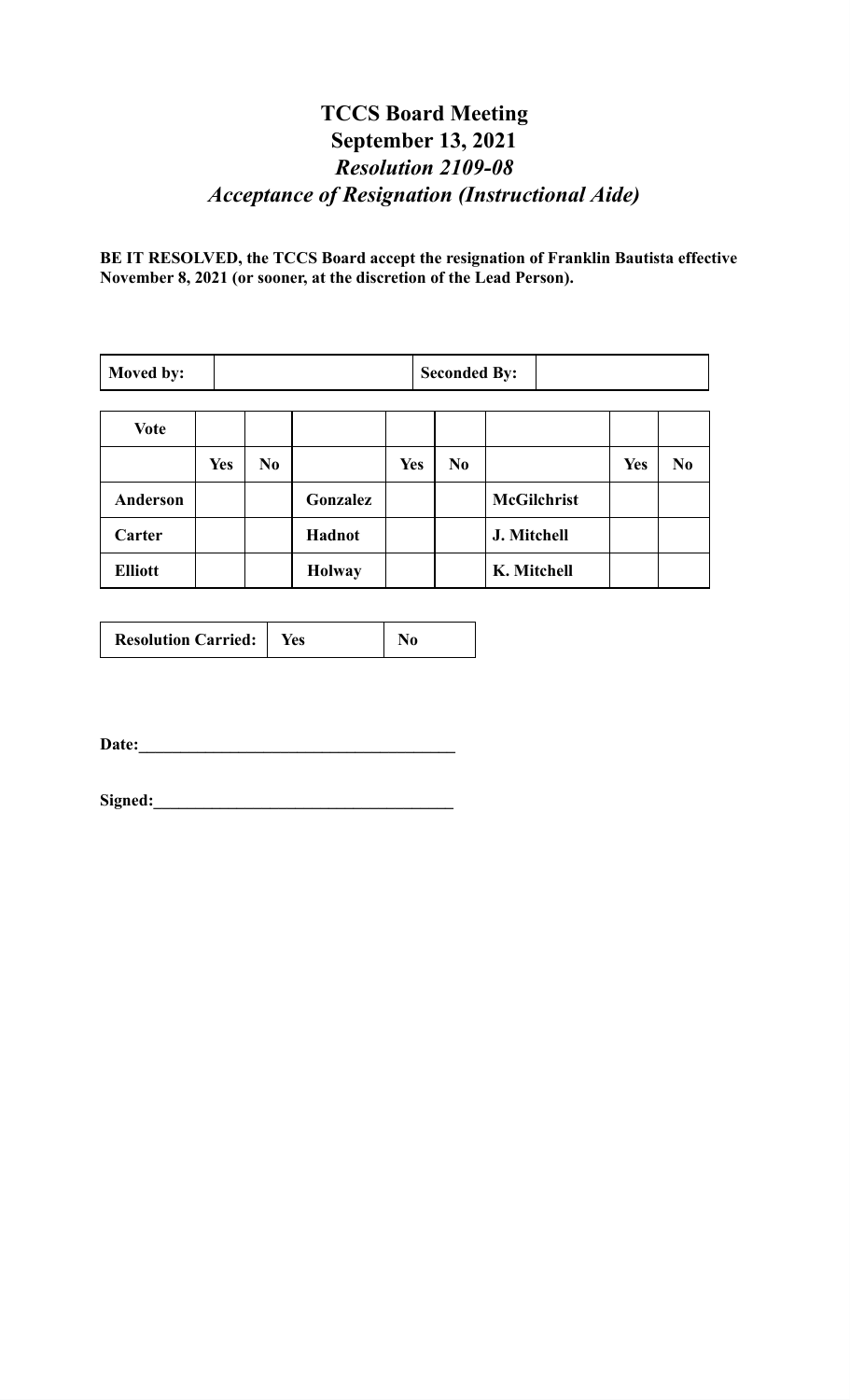# **TCCS Board Meeting September 13, 2021** *Resolution 2109-09 Personnel Appointment (Instructional Aide)*

**BE IT RESOLVED, the TCCS Board approve the following personnel appointment for the 2021-2022 school year, effective September 14, 2021:**

| <b>Name</b>   | Position                  | <b>Annual Salary</b><br>$($ to be prorated $)$ |
|---------------|---------------------------|------------------------------------------------|
| Deslyn Audain | <b>Instructional Aide</b> | $\frac{1}{2}42,670$ (Aide Step 3)              |

| Moved by: |  | <b>Seconded By:</b> |  |
|-----------|--|---------------------|--|
|-----------|--|---------------------|--|

| <b>Vote</b>     |            |                |               |            |                |                    |            |    |
|-----------------|------------|----------------|---------------|------------|----------------|--------------------|------------|----|
|                 | <b>Yes</b> | N <sub>0</sub> |               | <b>Yes</b> | N <sub>0</sub> |                    | <b>Yes</b> | No |
| <b>Anderson</b> |            |                | Gonzalez      |            |                | <b>McGilchrist</b> |            |    |
| Carter          |            |                | Hadnot        |            |                | J. Mitchell        |            |    |
| <b>Elliott</b>  |            |                | <b>Holway</b> |            |                | K. Mitchell        |            |    |

| <b>Resolution Carried:</b> | Yes |  |
|----------------------------|-----|--|
|----------------------------|-----|--|

**Date:\_\_\_\_\_\_\_\_\_\_\_\_\_\_\_\_\_\_\_\_\_\_\_\_\_\_\_\_\_\_\_\_\_\_\_\_\_\_**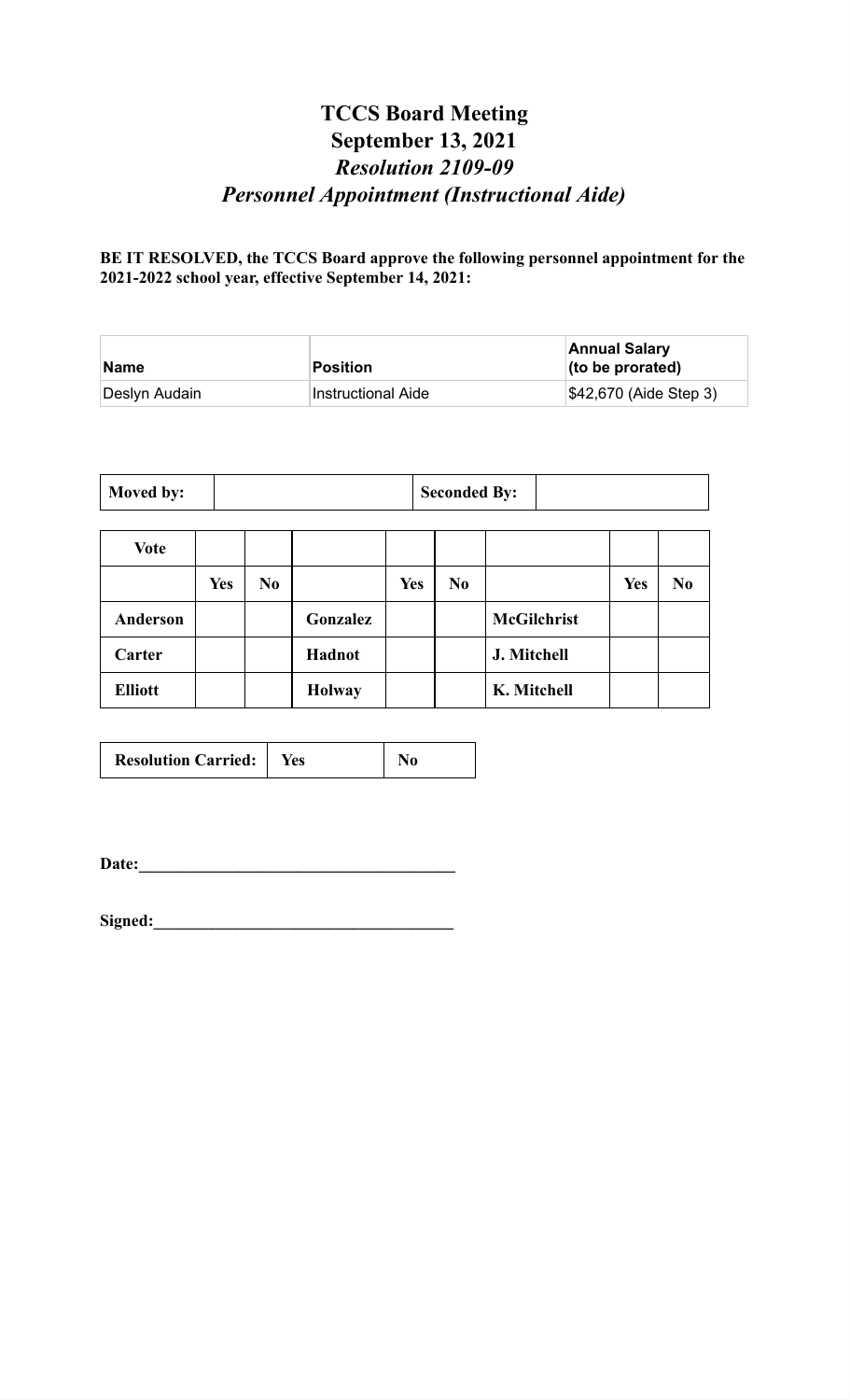# **TCCS Board Meeting September 13, 2021** *Resolution 2109-10 Leave of Absence*

**BE IT RESOLVED, the TCCS Board approve a 12 week unpaid leave of absence for Gerard Gorman, Head Custodian effective September 30, 2021.**

| Moved by:      |            | <b>Seconded By:</b> |               |            |  |                |                    |            |                |
|----------------|------------|---------------------|---------------|------------|--|----------------|--------------------|------------|----------------|
|                |            |                     |               |            |  |                |                    |            |                |
| <b>Vote</b>    |            |                     |               |            |  |                |                    |            |                |
|                | <b>Yes</b> | N <sub>0</sub>      |               | <b>Yes</b> |  | N <sub>0</sub> |                    | <b>Yes</b> | N <sub>0</sub> |
| Anderson       |            |                     | Gonzalez      |            |  |                | <b>McGilchrist</b> |            |                |
| Carter         |            |                     | Hadnot        |            |  |                | J. Mitchell        |            |                |
| <b>Elliott</b> |            |                     | <b>Holway</b> |            |  |                | K. Mitchell        |            |                |

| <b>Resolution Carried:</b><br>Yes |
|-----------------------------------|
|-----------------------------------|

**Date:\_\_\_\_\_\_\_\_\_\_\_\_\_\_\_\_\_\_\_\_\_\_\_\_\_\_\_\_\_\_\_\_\_\_\_\_\_\_**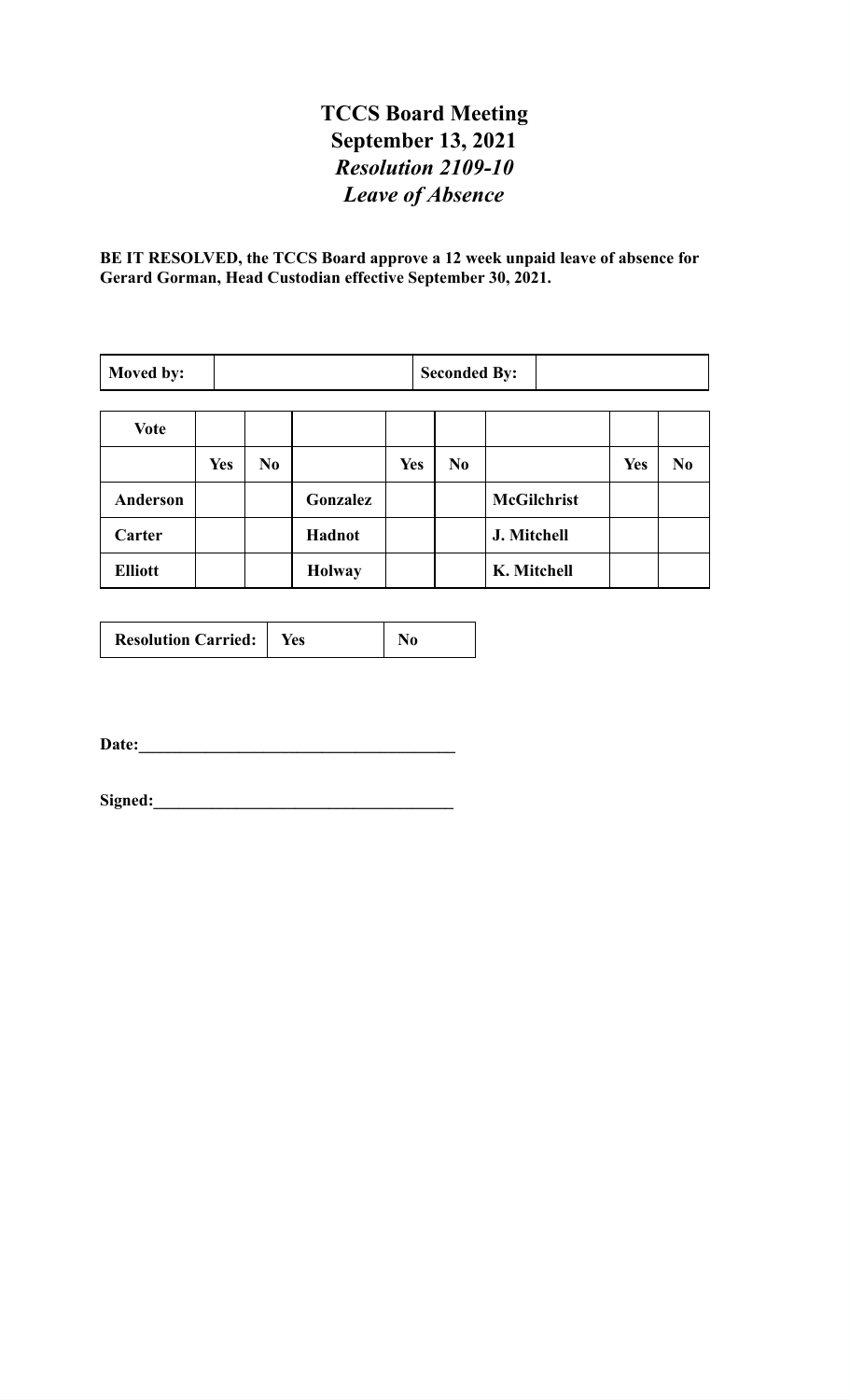# **TCCS Board Meeting September 13, 2021** *Resolution 2109-11 Personnel Appointment (Interim Head Custodian)*

**BE IT RESOLVED, the TCCS Board approve the following personnel appointment for the 2021-2022 school year, effective September 15, 2021:**

| Name        | Position               | <b>Annual Salary</b><br>$($ to be prorated $)$ |
|-------------|------------------------|------------------------------------------------|
| Bryan Kelly | Interim Head Custodian | \$47,000                                       |

| Moved by:<br><b>Seconded By:</b> |  |
|----------------------------------|--|
|----------------------------------|--|

| <b>Vote</b>     |            |                |               |            |                |                    |            |                |
|-----------------|------------|----------------|---------------|------------|----------------|--------------------|------------|----------------|
|                 | <b>Yes</b> | N <sub>0</sub> |               | <b>Yes</b> | N <sub>0</sub> |                    | <b>Yes</b> | N <sub>0</sub> |
| <b>Anderson</b> |            |                | Gonzalez      |            |                | <b>McGilchrist</b> |            |                |
| Carter          |            |                | Hadnot        |            |                | J. Mitchell        |            |                |
| <b>Elliott</b>  |            |                | <b>Holway</b> |            |                | K. Mitchell        |            |                |

| <b>Resolution Carried:</b>   Yes |  | N <sub>0</sub> |
|----------------------------------|--|----------------|
|----------------------------------|--|----------------|

**Date:\_\_\_\_\_\_\_\_\_\_\_\_\_\_\_\_\_\_\_\_\_\_\_\_\_\_\_\_\_\_\_\_\_\_\_\_\_\_**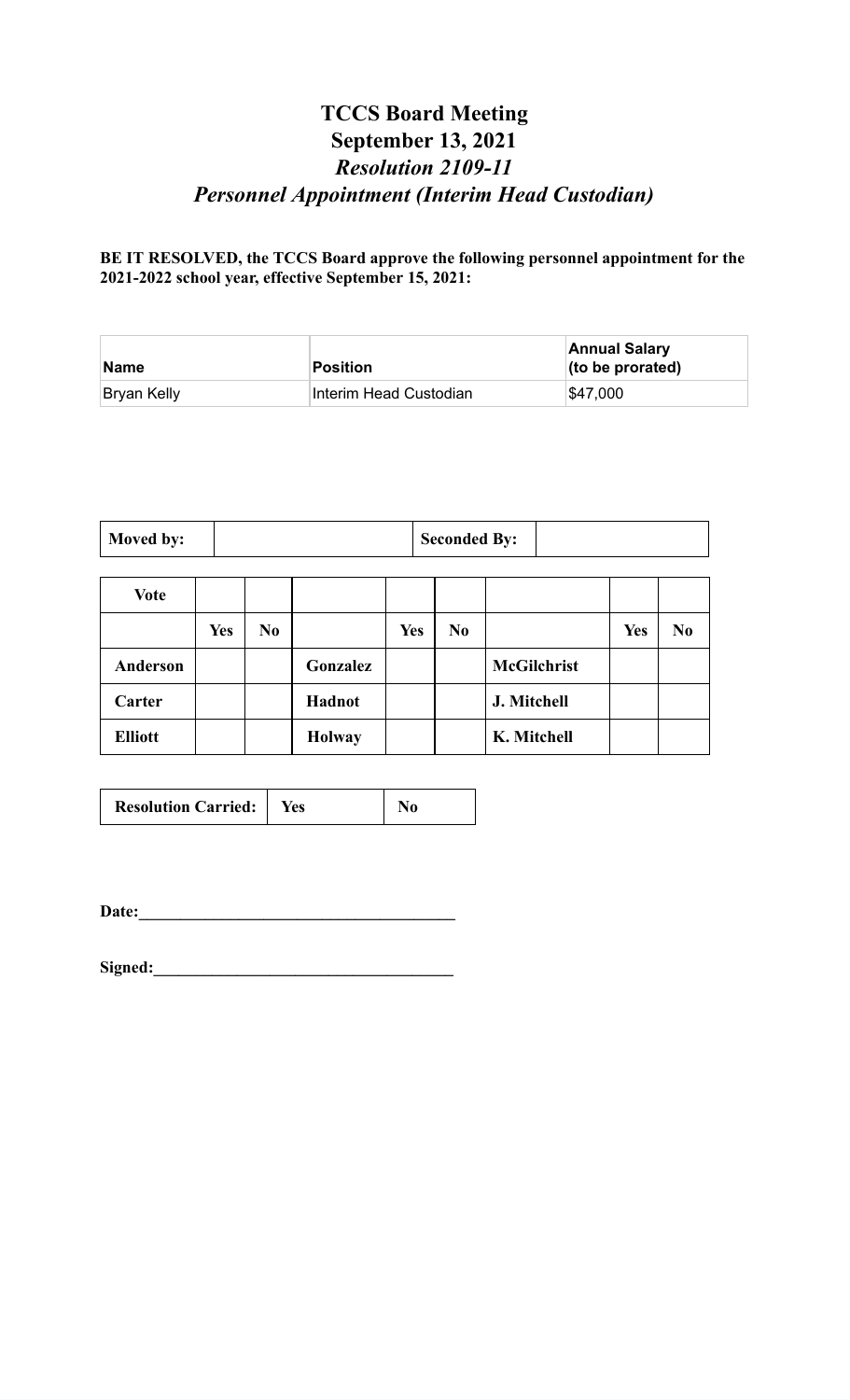# **TCCS Board Meeting September 13, 2021** *Resolution 2109-12 Personnel Appointment (Full Time Custodian)*

**BE IT RESOLVED, the TCCS Board approve the following personnel appointment for the 2021-2022 school year, effective September 15, 2021:**

| Name         | Position            | <b>Annual Salary</b><br>(to be prorated) |
|--------------|---------------------|------------------------------------------|
| Robert Smith | Full Time Custodian | \$42,000                                 |

| Moved by: | <b>Seconded By:</b> |  |
|-----------|---------------------|--|
|-----------|---------------------|--|

| <b>Vote</b>    |            |                |               |     |                |                    |            |                |
|----------------|------------|----------------|---------------|-----|----------------|--------------------|------------|----------------|
|                | <b>Yes</b> | N <sub>0</sub> |               | Yes | N <sub>0</sub> |                    | <b>Yes</b> | N <sub>0</sub> |
| Anderson       |            |                | Gonzalez      |     |                | <b>McGilchrist</b> |            |                |
| Carter         |            |                | Hadnot        |     |                | J. Mitchell        |            |                |
| <b>Elliott</b> |            |                | <b>Holway</b> |     |                | K. Mitchell        |            |                |

| <b>Resolution Carried:</b> | Yes: |  |
|----------------------------|------|--|
|----------------------------|------|--|

**Date:\_\_\_\_\_\_\_\_\_\_\_\_\_\_\_\_\_\_\_\_\_\_\_\_\_\_\_\_\_\_\_\_\_\_\_\_\_\_**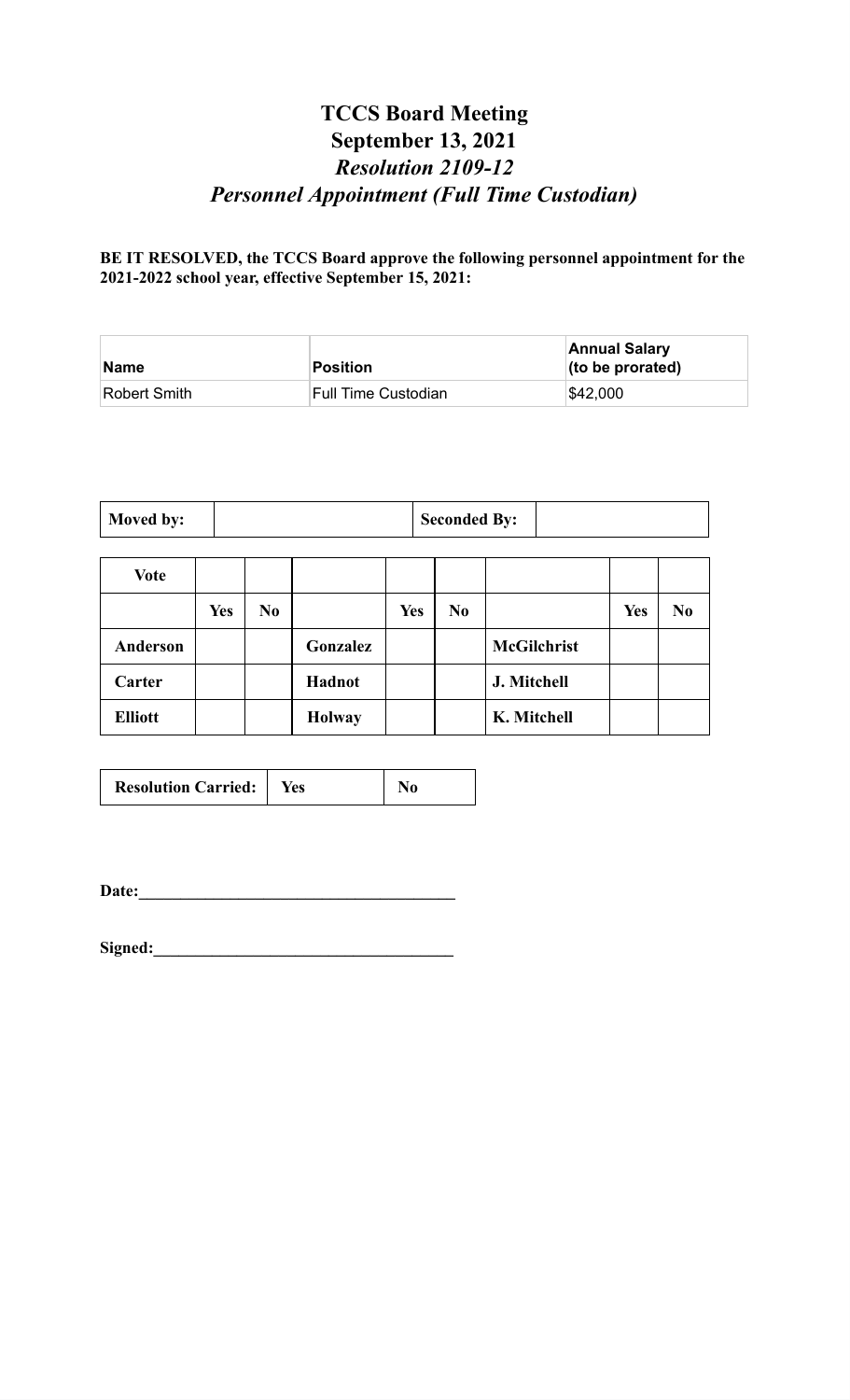# **TCCS Board Meeting September 13, 2021** *Resolution 2109-13 Personnel Appointment (Part Time Custodian)*

**BE IT RESOLVED, the TCCS Board approve the following personnel appointment for the 2021-2022 school year, effective September 15, 2021:**

| Name        | <b>Position</b>     | <b>Hourly Rate</b> |
|-------------|---------------------|--------------------|
| Shane Kelly | Part Time Custodian | \$15/hr            |

| Moved by: | <b>Seconded By:</b> |  |
|-----------|---------------------|--|
|-----------|---------------------|--|

| <b>Vote</b>    |            |                |               |            |                |                    |            |                |
|----------------|------------|----------------|---------------|------------|----------------|--------------------|------------|----------------|
|                | <b>Yes</b> | N <sub>0</sub> |               | <b>Yes</b> | N <sub>0</sub> |                    | <b>Yes</b> | N <sub>0</sub> |
| Anderson       |            |                | Gonzalez      |            |                | <b>McGilchrist</b> |            |                |
| Carter         |            |                | Hadnot        |            |                | J. Mitchell        |            |                |
| <b>Elliott</b> |            |                | <b>Holway</b> |            |                | K. Mitchell        |            |                |

**Date:\_\_\_\_\_\_\_\_\_\_\_\_\_\_\_\_\_\_\_\_\_\_\_\_\_\_\_\_\_\_\_\_\_\_\_\_\_\_**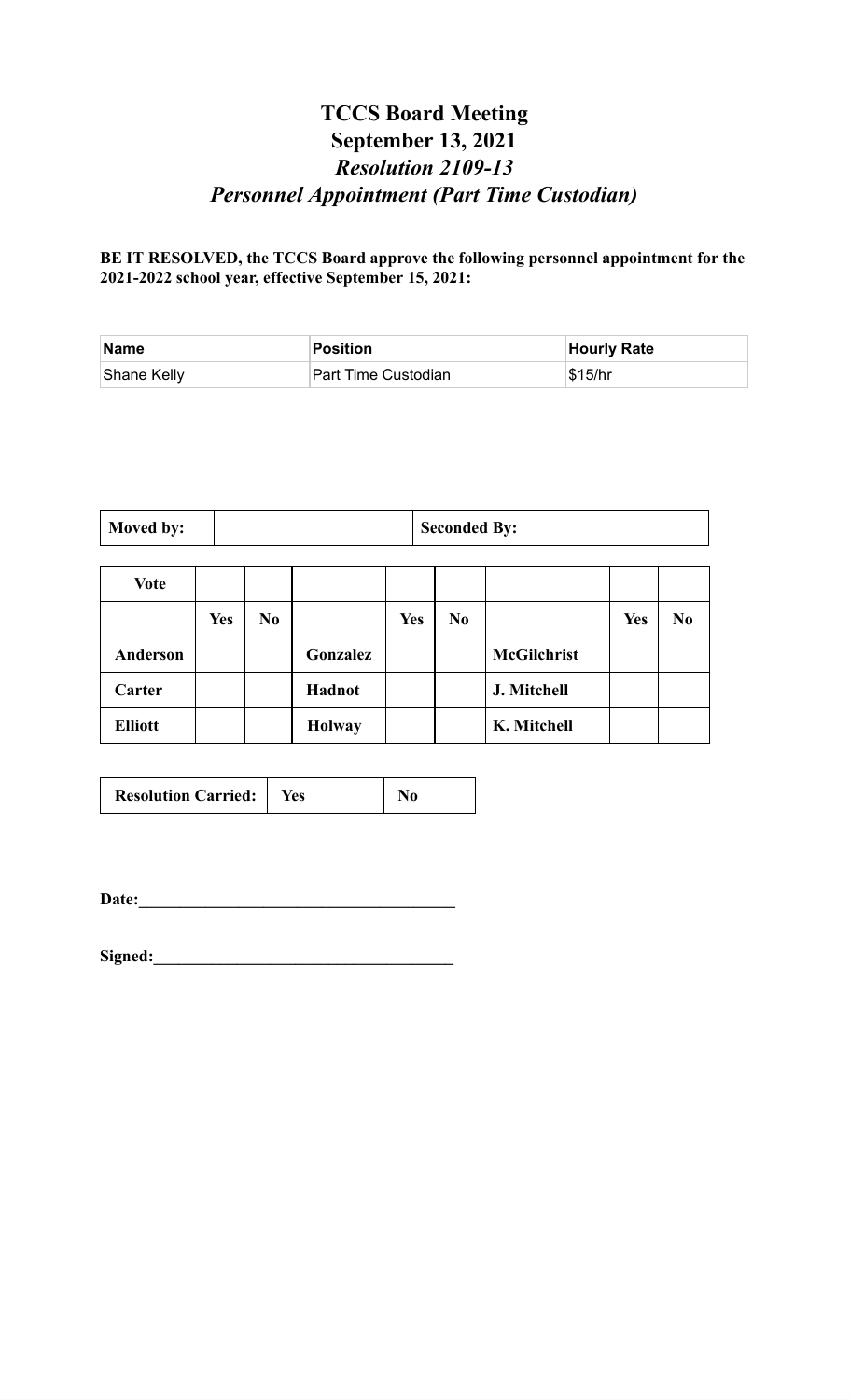# **TCCS Board Meeting September 13, 2021** *Resolution 2109-14 Updated Personnel Appointment FTE (Social Worker / Case Manager)*

**BE IT RESOLVED, the TCCS Board approve the following updated personnel appointment for the 2021-2022 school year effective September 13, 2021:**

| Name          | Position                            | <b>Updated Salary</b>               |
|---------------|-------------------------------------|-------------------------------------|
| Andrew Blanco | School Social Worker / Case Manager | $\frac{1}{2}46,660$ (MA 2, 0.8 FTE) |

| Moved by: |  | <b>Seconded By:</b> |  |
|-----------|--|---------------------|--|
|-----------|--|---------------------|--|

| <b>Vote</b>    |            |                |               |     |                |                    |            |                |
|----------------|------------|----------------|---------------|-----|----------------|--------------------|------------|----------------|
|                | <b>Yes</b> | N <sub>0</sub> |               | Yes | N <sub>0</sub> |                    | <b>Yes</b> | N <sub>0</sub> |
| Anderson       |            |                | Gonzalez      |     |                | <b>McGilchrist</b> |            |                |
| Carter         |            |                | Hadnot        |     |                | J. Mitchell        |            |                |
| <b>Elliott</b> |            |                | <b>Holway</b> |     |                | K. Mitchell        |            |                |

| <b>Resolution Carried:</b> | Yes |  |
|----------------------------|-----|--|
|----------------------------|-----|--|

**Date:\_\_\_\_\_\_\_\_\_\_\_\_\_\_\_\_\_\_\_\_\_\_\_\_\_\_\_\_\_\_\_\_\_\_\_\_\_\_**